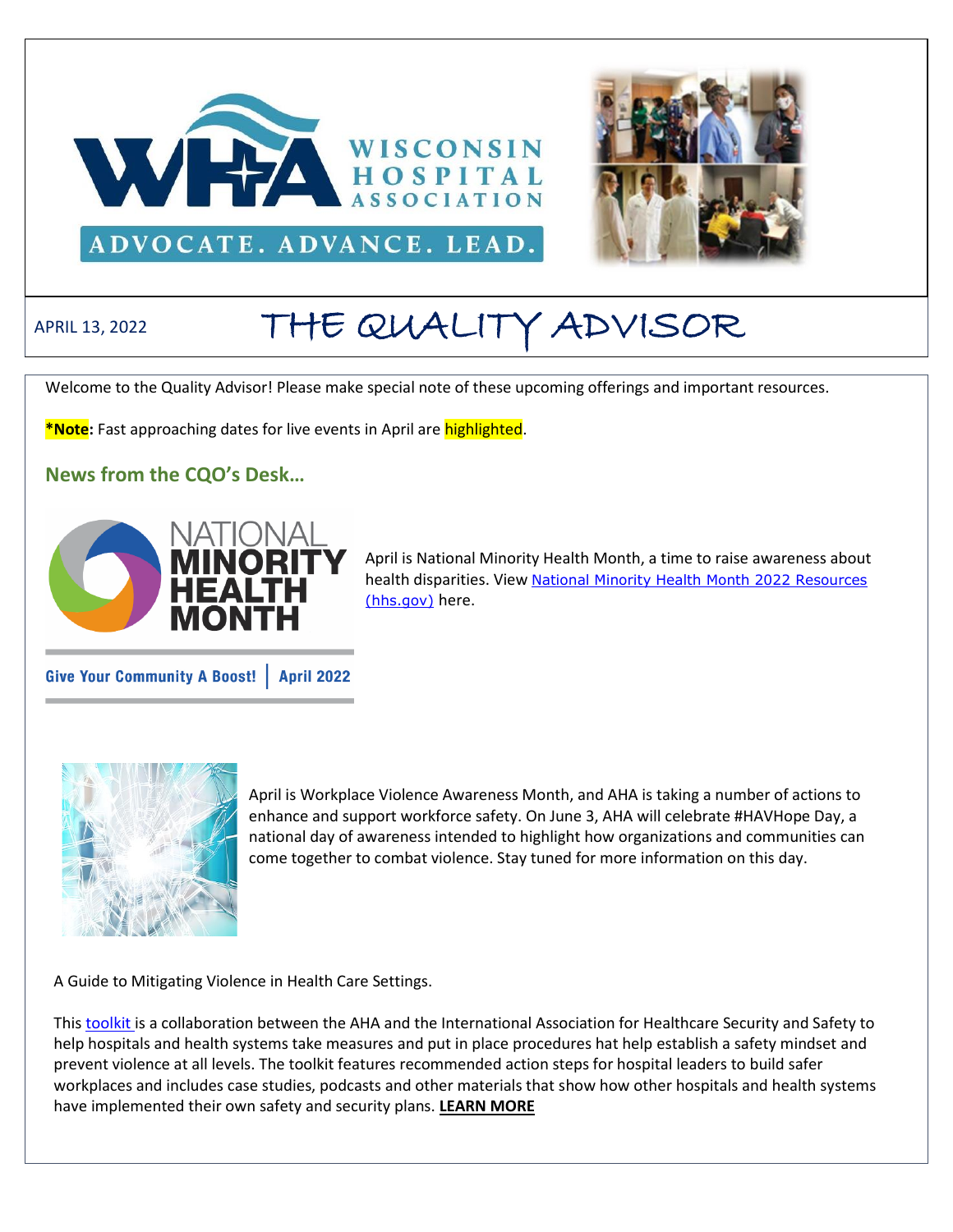## **Simulation Lab Scholarship Application Deadline is April 15**

The WHA Foundation is once again offering scholarships for member hospitals to participate in clinical simulation training focused on stroke, severe sepsis/septic shock, **opioid crisis (new this year)** or high-risk OB delivery. The WHA Foundation is offering seven scholarships for interdisciplinary teams to participate in these training sessions offered at two clinical simulation labs. The deadline to apply is **Friday, April 15, at 5:00 p.m.**

Information on scholarship eligibility and criteria is available [here.](https://www.wha.org/2022-WHA-Foundation.pdf) Details on which simulations are available at the training sites in Eau Claire and La Crosse is available [here.](https://www.wha.org/2022-SIM-Lab-Map.pdf) The application simulation training scholarships can be accessed [here.](https://forms.office.com/Pages/ResponsePage.aspx?id=-EZlu16lpkyY7B0he0zJsO-N41qOYtBCuypCiv4Mm-xUMkc3M0tMSDZZQ1VONTY0WlNYU1RSRERYViQlQCN0PWcu)

## **Recent Quality Alerts**

[Medicaid PPR MY 2021 Q4 Reports Posted to ForwardHealth Portal, March](https://www.wha.org/Quality-Patient-Safety/Quality-News/Quality-Alerts/QAlert-3-10-22.pdf) 10 2022

# **Note This**

MOVIN's research developers, Barb King, PhD, RN, APRN-BC, FAAN, and Linsey Steege, PhD, created and tested the innovative model of care, MOVIN (Mobilizing Older adults Via-system-based Intervention), to address the significant



decline older adults experience while hospitalized. Did you know?

- Up to 3% muscle mass is lost each day a person lies in bed
- Strength declines by 5 % each day a person is immobile
- When 10% of muscle mass and/or strength is lost, older adults never regain the full

amount lost, even with aggressive rehabilitation efforts

• Up to 60% of adults aged 65 years or older lose their ability to independently ambulate during a hospital stay

Studies have shown increasing one's mobility can reduce the incidents of falls and falls with injury as well as decrease hospital stays by 2.6 days! WHA, sponsored by the University of Wisconsin Institute for Clinical and Translational Research (UW ICTR), is offering 1:1 coaching, program implementation, and guidance for this evidence-based program, MOVIN, which improves patient ambulation and reduces risk for hospital-acquired disability in older adults.

Please see attached informational [flyer](http://www.wha.org/Home/Common-PDFs/MOVIN-Informational-Overview.pdf) and reach out to Jill Lindwall *jlindwall@wha.org* with any questions on enrollment.

# **Upcoming Events**

## **Wisconsin Quality Residency**

**MODULE G – Project Facilitation and Implementation, Wednesday, April 20, 2022 | 9:00 – 4:00 | Zoom (Virtual)** 

#### **Learning Objectives**

- Determine how the Quality Professional can successfully facilitate projects
- Explain key points to project implementation
- **·** Investigate project management tools
- Integrate Principals of Change Management into practice

#### **MODULE H – Culture of Safety and Just Culture, Wednesday, May 18, 2022 | 9:00 – 4:00 | Zoom (Virtual)**

#### **Learning Objectives**

- Understand High Reliability
- Outline characteristics of a Culture of Safety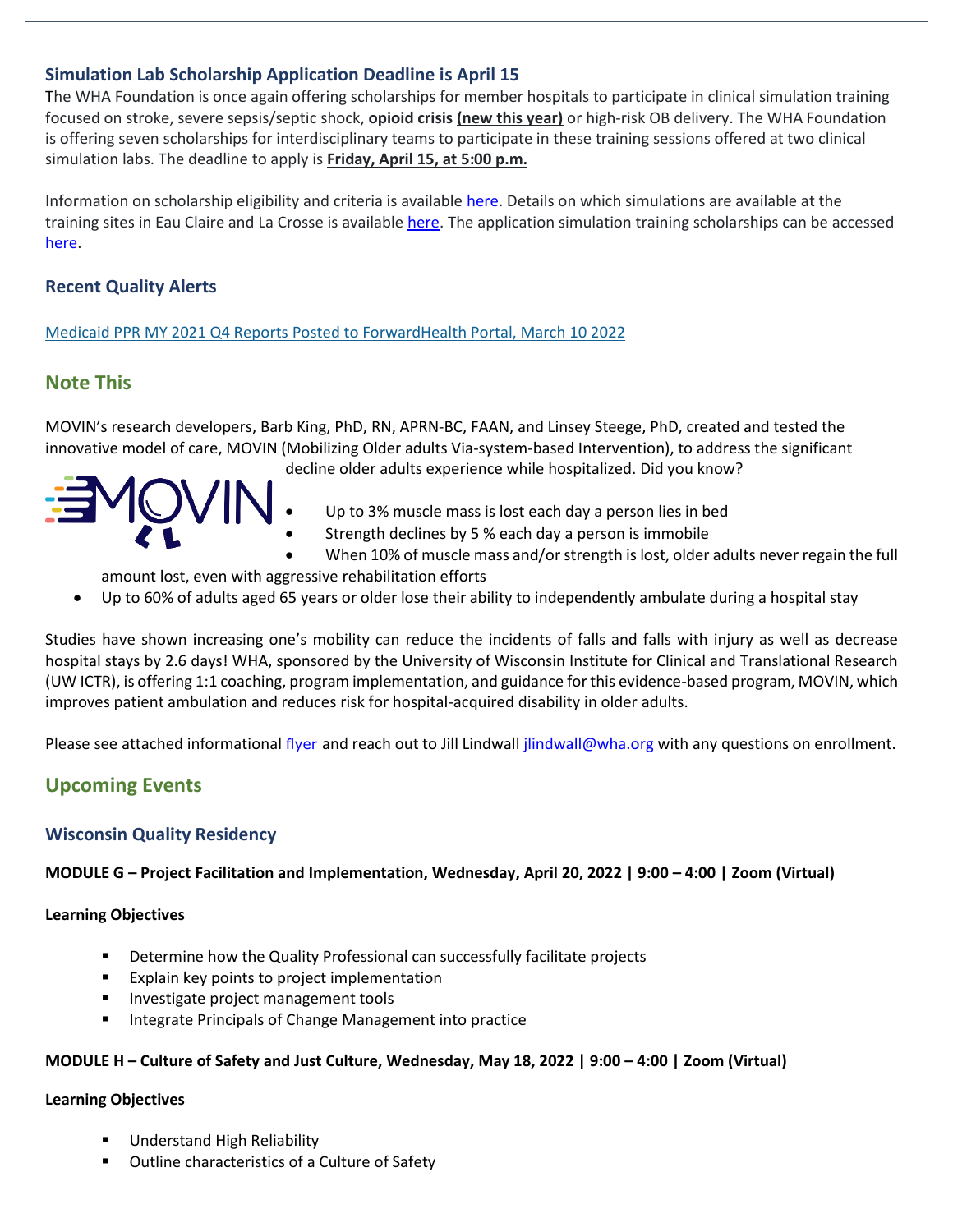- Define Just Culture
- Investigate patient safety tools
- Discuss simple techniques for problem solving such as Root Cause Analysis (RCA) and Failure Modes and Effect Analysis (FMEA)
- Uncover how to use these tools in incident and reporting activities
- Use the tools effectively in your organization on a day-to-day basis to assist in the prevention of error

If you are interested in joining one or more of the individual program modules, please see the full program summary and guest registration information [here.](http://www.wha.org/Home/Common-PDFs/WI-QR-ProgramGUEST-SCHEDULE-2021.pdf) The cost per module is \$250.00. To learn more, email Jill Lindwall, WHA Clinical Quality Improvement Manager, at *jlindwall@wha.org.* 

#### **Journey to a Healthier Wisconsin**

The WHA Quality Team in collaboration with WHA Information Center will hold its second of four *Journey to a Healthier Wisconsin* webinars April 27th featuring Bellin Health. SDOH can have a profound impact on health outcomes; and yet, developing and sustaining processes to build a culture of health remains a challenge. Currently, no standardized SDOH collection exists, resulting in incomplete data and gaps in important information, placing health care systems at a disadvantage when seeking to effectively identify, prioritize and intervene on SDOH. This collaborative series will help hospitals and health systems build the case for capturing "Z codes" to track SDOH data. Z codes are a special group of codes provided for the reporting of factors influencing health status and contact with health services. The webinars will also feature tools to assist with using the data in a meaningful way and include perspectives from organizations around the state who have begun to successfully implement strategies that are driving improvement in health outcomes through identification of health disparities**.**

Save these dates and [Register here](https://www.wha.org/EducationEvent?EventID=390) for upcoming webinars:

- July 27
- October 26

The recording, slides, and accompanying resources from the first webinar can be accessed on the WHA On-demand Learning Center - [https://www.wha.org/On-demandLearning.](https://www.wha.org/On-demandLearning) Resources include:

- Z Codes Data Highlight
- AHA ICD10 coding for Social Determinants of Health
- Journey to Better Outcomes Infographic
- The Journey to a Healthier Wisconsin 1/26 Webinar Slides
- Use of Z Codes Findings from the Multi State Data Collaboration AHA webinar slides

**Cost:** This series is being offered as a member benefit and at no cost to hospital participants.

**Audience:** Hospital Administration, Quality Leaders, Clinical Staff, IT Staff, Coders, BI Staff, and anyone who acts as a change agent for SDOH for the hospital or health system.

For questions, contact WHA Clinical Quality Improvement Manager [Jill Lindwall.](mailto:jlindwall@wha.org)

## **IFDHE Extends Diversity and Health Equity survey deadline to April 29**

Due to the critical need for member participation, the AHA and its [Institute for Diversity and Health Equity](https://ifdhe.aha.org/) (IFDHE) extended the **Health Equity, Diversity and Inclusion Survey deadline to April 29, 2022,** and are requesting that members complete the biennial diversity and health equity benchmark survey to ensure this critical tool for evaluating the state of the field's DEI efforts can deliver robust data**.** Hospital CEOs and DEI leaders recently received communications with instructions on how to complete the survey and will be reminded again in the upcoming days. The survey should be completed by organizational leaders whose focus is on health equity and/or diversity and inclusion initiatives. If you have questions related to the survey or need assistance, please contact AHA's survey support team at [surveysupport@aha.org.](https://email.advocacy.aha.org/NzEwLVpMTC02NTEAAAGDXOO8Vm3JZRibI2VOkwiasr6UjkM3TTIy3Os0tB8UJ0295mZ0HX-LvGiAfm82i8EcokiCxlI=)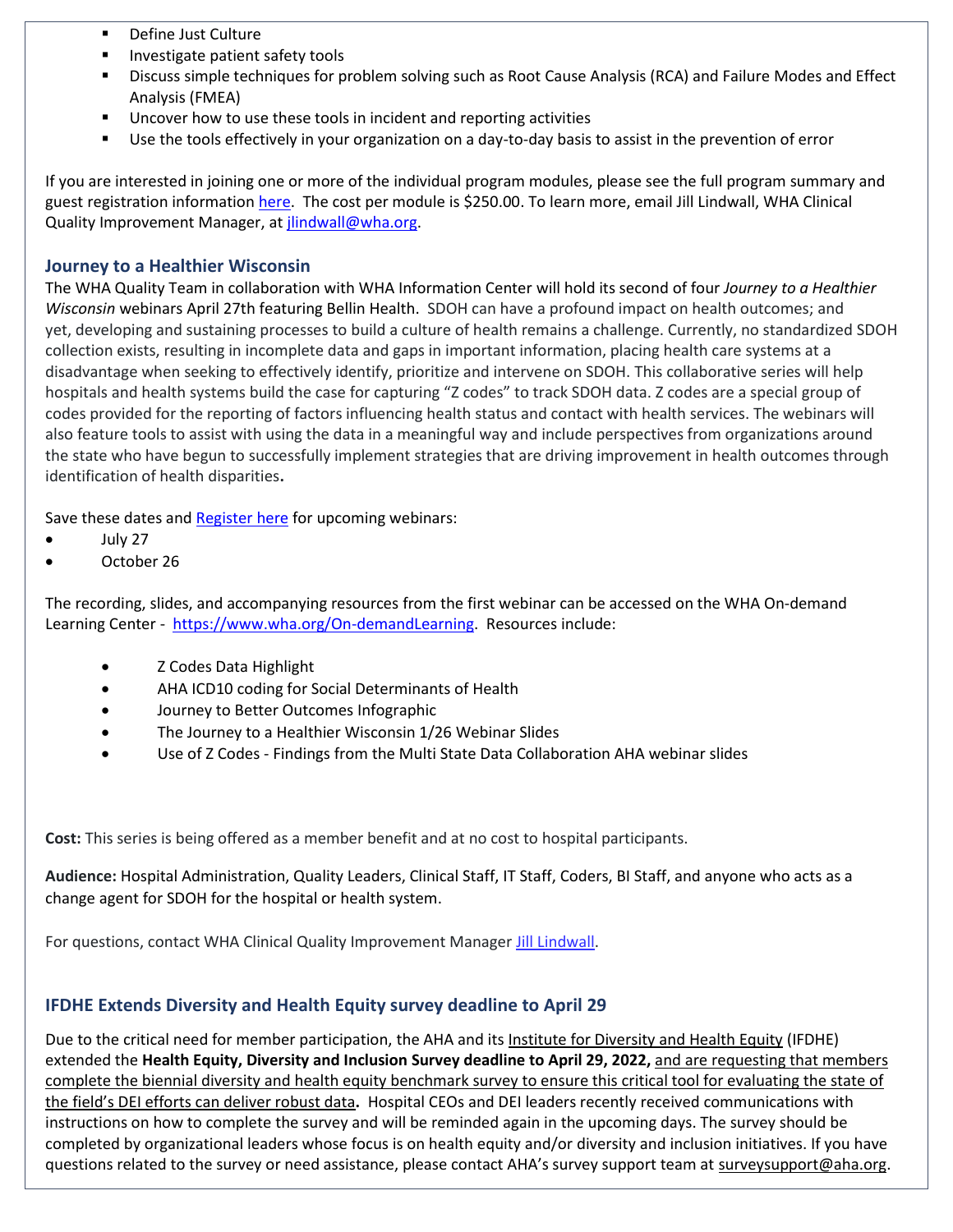This feedback is very important as it provides our Associations an opportunity to learn from the field and helps respective hospital associations to understand, assess and address the issues around diversity, equity and inclusion. All questions in the survey will be treated as confidential and answers will not be released without expressed, written permission. However, the AHA will share aggregate state, not individual hospital data, with us, as your state hospital association, upon request. The aggregate survey findings will be disseminated by the AHA in various ways, including reports, presentations and educational forums. A robust data set will also inform policy changes to support equity in patient care and workforce improvements.

Participation in this survey is voluntary yet essential to learning more about how to support hospitals and health systems in their efforts to advance equity and we strongly encourage your hospital CEOs and DEI leaders complete the survey. Please see [this blog post](https://www.aha.org/news/blog/2021-12-15-painting-picture-state-health-equity-diversity-and-inclusion-using-data) authored by Joy Lewis, AHA's senior vice president of health equity strategies and executive director of IFDHE, for details on why your participation in the survey is so important.

Click [here](https://americanhospital.qualtrics.com/jfe/form/SV_eVgOiDSt5F2uRmu) to access the online survey and enter your login formation [HOSPITAL NAME - Login: LoginID - Password: IFDHE2022]. You can also download a PDF copy of the survey from the bottom of the login page.

# **AHA Health Equity Conference**



Registration is now open for American Hospital Association's upcoming **[Accelerating Health Equity Conference.](https://web.cvent.com/event/efb71c93-6768-4141-b8fa-9b54477449b9/summary)** With the theme "Forward on the Journey," the Accelerating Health Equity Conference will convene in person May 10 - 12, 2022, in Cleveland, Ohio. The AHA Community Health Improvement [\(ACHI\)](https://www.healthycommunities.org/) network and the Institute for Diversity and Health Equity [\(IFDHE\)](https://ifdhe.aha.org/), both part of the American Hospital Association, once again are joining forces to advance their

shared mission to close health equity gaps by building strategic hospital-community partnerships and developing and sustaining diversity and inclusion across the field.

For details on the conference and registration click [here.](https://www.aha.org/accelerating-health-equity)

## **WHA Educational Offerings**

**The CMS Hospital Conditions of Participation (CoPs) 2022, Webinar Series When:** Webinar - Session 3 - Wednesday, April 20, 2022 - 12:00pm – 2:00pm

This five-part webinar series will cover the entire CMS Hospital CoP manual – Appendix A. It is a great way to educate everyone in your hospital on all the sections in the CMS hospital manual especially ones that apply to their department. This program will discuss the most problematic standards and how the hospital can do a gap analysis to assist in compliance with the CoPs. This program will include the 2020 changes and where the gaps continue – absence of interpretive guidelines and survey procedures. See WHA - [Education & Events](https://www.wha.org/EducationandEvents) for more information and to register.

Save these dates for upcoming webinars in the CMS Hospital Conditions of Participation (CoPs) series (12:00 pm – 2:00 pm)

- April 27
- May 4

**Critical Access Hospital (CAH) Conditions of Participation 2022: Ensuring Compliance, Webinar Series When:** Webinar - Session 1 – Wednesday, May 18, 2022 - 12:00pm – 2:00pm

This four-part webinar series will cover the entire CAH CoP manual. CAHs hospitals must comply with the Centers for Medicare & Medicaid Services' CoP manual for Critical Access Hospitals. The CMS regulations and interpretive guidelines serve as the basis for determining compliance and this manual will be discussed in detail as well as the revised changes. Webinars run weekly on Wednesdays from May 18 through June 8. See WHA - [Education & Events](https://www.wha.org/EducationandEvents) for more information and to register.